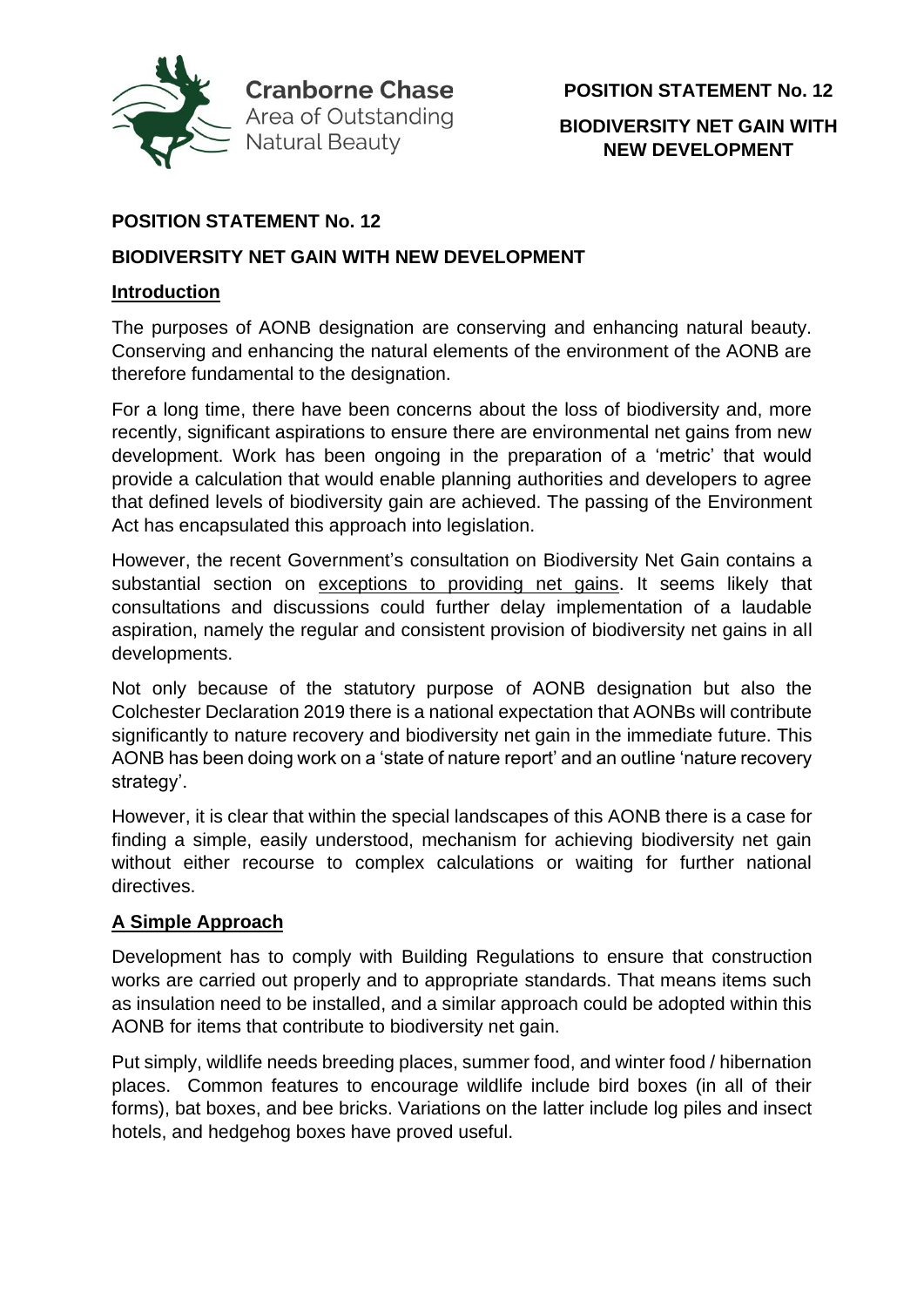

This AONB Partnership is of the view that making provision for biodiversity in all new development within this Area of Outstanding Natural Beauty should automatically include features to encourage wildlife and hence facilitate biodiversity net gain. Basically, any new dwelling, or extension to a dwelling, should automatically include, built into the structure, at least one bird box, one bat box, and one bee brick. In multiple developments then the provision would be simply the relevant multiple of the three items.

For agricultural and business / industry / institutional development the provision would be one each of those three items for each 150 square metres of new floor space.

To allow some flexibility and to incorporate larger items, the approach set out in Annex A to this Position Statement, which covers such items as owl boxes, can be operated. Indeed, it seems likely that farming or business developments may well have opportunities to include those larger features which are unlikely to be readily accommodated in a domestic extension or new houses. Larger features, such as Owl boxes, could be the equivalent of a triple Sparrow box, and a bespoke Bat 'hotel' in a dwelling roof space could be equivalent to the three basic boxes.

#### **Recommendation**

The Cranborne Chase Area of Outstanding Natural Beauty Partnership **strongly recommends** to all of its partner local authorities that the provision of facilities to enable biodiversity net gain should automatically be applied to all new developments in this AONB in the scale set out in this Position Statement with immediate effect.

RB 24 May 2022

Approved and endorsed by the Cranborne Chase AONB Partnership Board at its meeting on 30<sup>th</sup> May 2022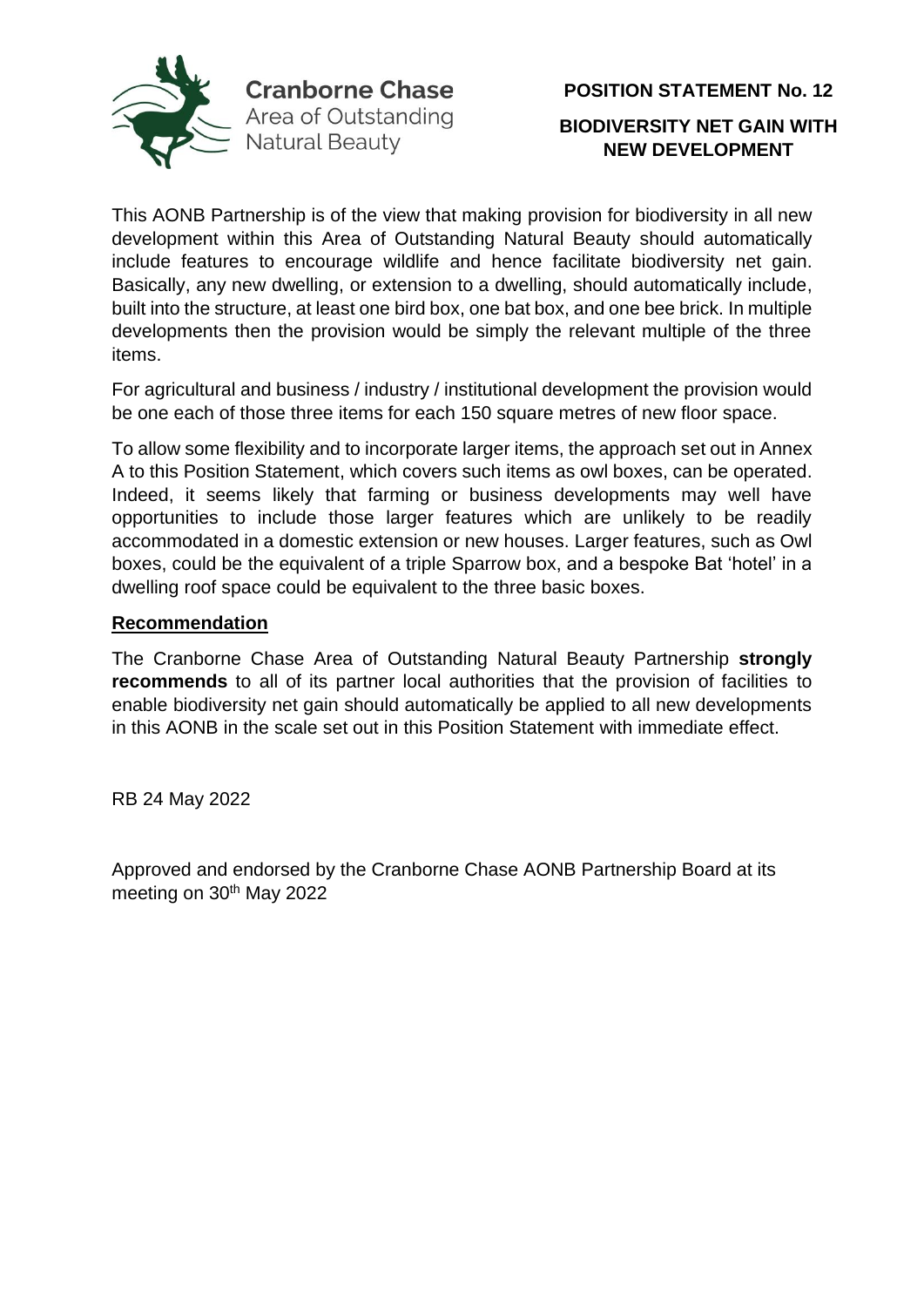

**POSITION STATEMENT No. 12**

**BIODIVERSITY NET GAIN WITH NEW DEVELOPMENT**

# **ANNEX A**

## **Guide to providing Wildlife Homes – Bat, bird and bee boxes etc**

Providing bat and bird boxes in your property can provide a much-needed safe nesting and resting space for their inhabitants.

By far the best material for bird and bat boxes is a mix of wood shavings and concrete, also known as woodcrete. Although it is heavier and more expensive than wood, it is far more durable; even marine ply boxes can fail after five years, and predators such as squirrels and woodpeckers can gnaw around entrance holes to reach occupants. Saturated wooden nest boxes can also leak in very wet summers.

Most boxes need annual maintenance – clearing out of droppings, nests made by other non-target species such as wasps, woodmice and tree bees so they do need seasonal care.

According to the Wiltshire County Bat Recorder this sort of box shown below is selfcleaning as the droppings fall out of the bottom. Birds, bees and wood mice tend to avoid it due to its narrow profile.

It is designed for larger species and is sufficiently large enough for female bat colonies and their young, as well as groups of common noctule bats. Ideally used as a bat roost site from spring to late autumn. Species inhabiting crevices, such as the Natterer's and Nathusius' pipistrelle bat, can use the small cavities of the forward compartment as a safe daytime sleeping area. The narrow entrance hole provides sleeping bats with extra protection against predators and disturbances. These boxes can be installed on trees, masts, towers and flat surfaces.

All illustrations are examples of units that are available on the open market, and they do not constitute a recommendation or a preferred choice. Any feature for incorporation into a building does, however, need to be more long lived and more robust than a wooden bird box.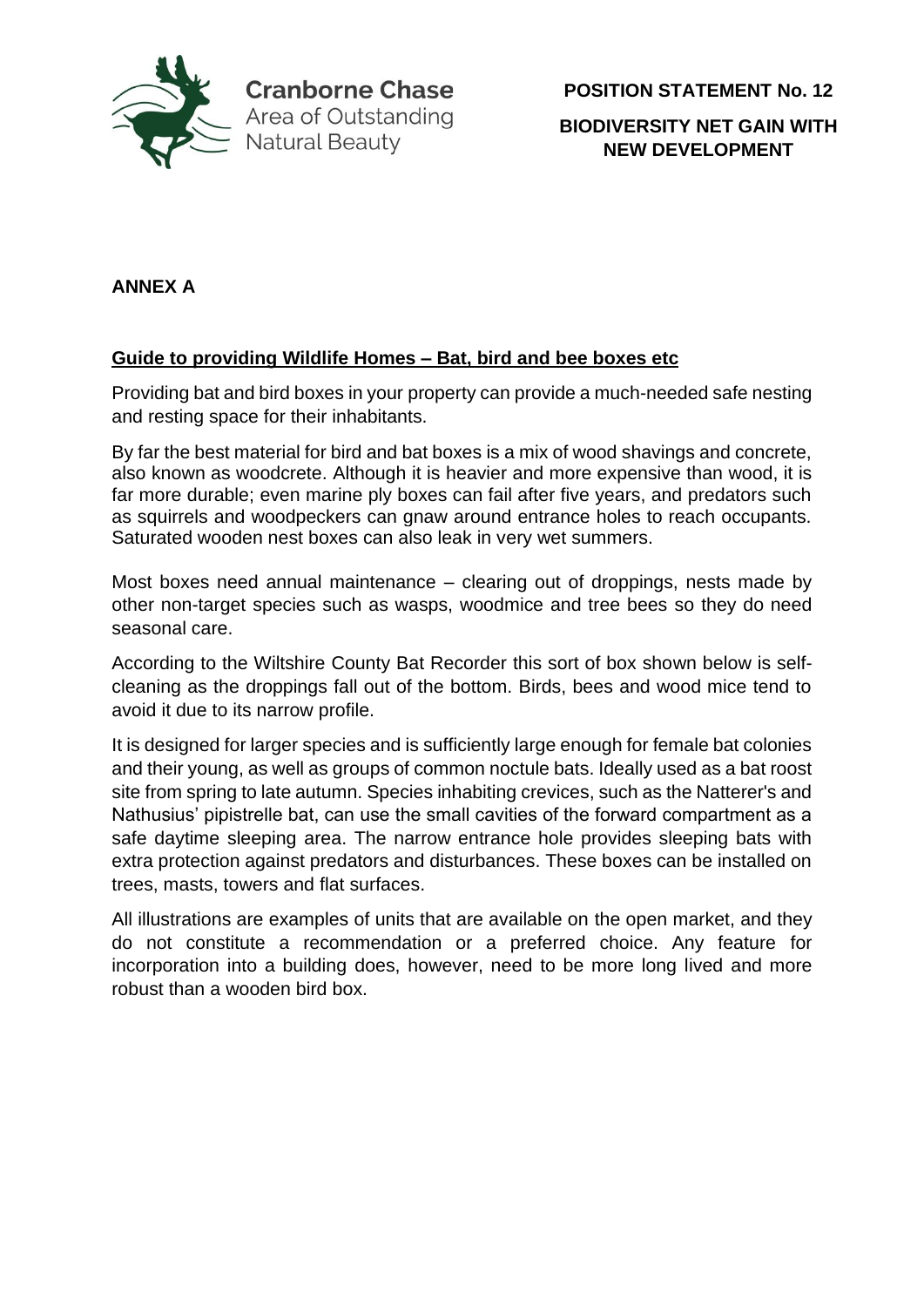

**Cranborne Chase** Area of Outstanding Natural Beauty

**POSITION STATEMENT No. 12**

**BIODIVERSITY NET GAIN WITH NEW DEVELOPMENT**

**Schwegler Universal Bat Box 1FFH**



On a larger scale, bat 'hotels' can be provided in roof spaces.

Bird boxes come in numerous different designs. Some species like blue tit and great tit like a box with a hole, below left whilst others like robin prefer an open front, shown below, left.



**The size of the entry hole will dictate what species use the box.** 

House and tree sparrows like to nest in groups (they are 'colonial nesters').

There are also swallow / martin cups, and swift boxes.

## **Siting**

These features should be sited where they are out of reach of cats, under eaves, and above head height but not so high that they cannot be seasonally 'serviced'.

Bat boxes should be sited away from external lights.